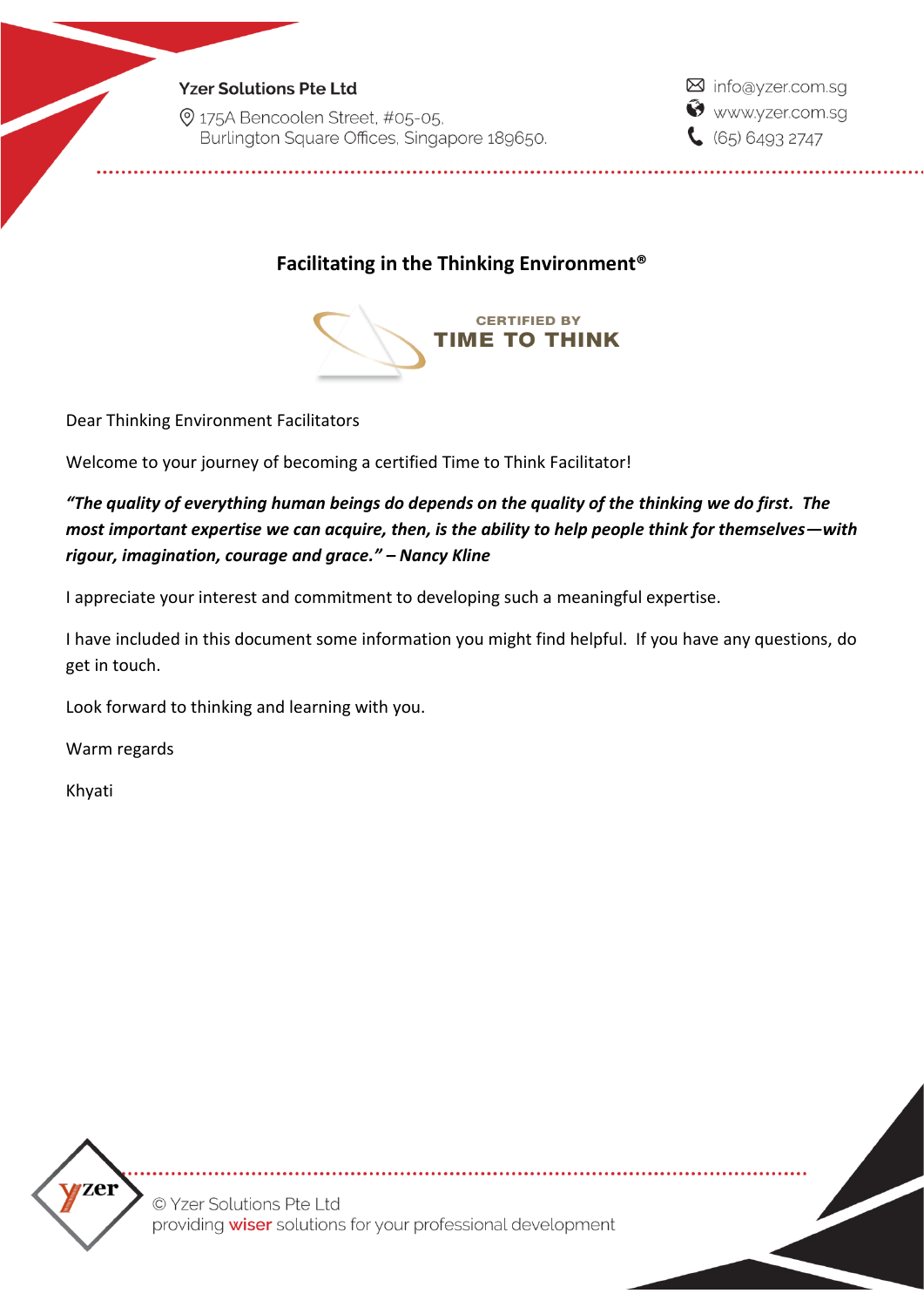2 175A Bencoolen Street, #05-05. Burlington Square Offices, Singapore 189650. ⊠ info@yzer.com.sq Www.yzer.com.sq  $(65) 6493 2747$ 

### **Course Structure and Overview**

This three-day course will be spread out over multiple online sessions followed by a six-month practicum journey that will be supported by four hours of individual supervision. Please refer to the Practicum section of this document for an overview of the practicum.

In this course we will refresh our knowledge and understanding of the Ten Components and the four Building Blocks (Thinking Pairs, Dialogue, Rounds and Open Discussion) of a Thinking Environment<sup>®</sup> and think about how they can be applied to group facilitation. In addition, we will also practice the full applications of Transforming Meetings, Presentations and The Time to Think Council. We will also explore Bespoke Applications that might support your organizational work by turning group interactions into Thinking Environments. These Applications allow individuals and groups to operate as a Thinking Environment, significantly improving the quality of everyone's independent thinking. Each participant will receive the Time to Think Facilitator's manual as well as materials you can distribute to your Practicum students.

Upon completion of this qualifying certification course, participants are eligible to join the Time to Think Collegiate and to offer these eight Applications professionally. By becoming a member of the Time to Think Collegiate you will have access to updates, discussion forums and development events.

Before arriving at the course, you may find it helpful to review your manual and notes from the Foundation Course and continue your practice of weekly Thinking Pairs.



© Yzer Solutions Pte Ltd providing wiser solutions for your professional development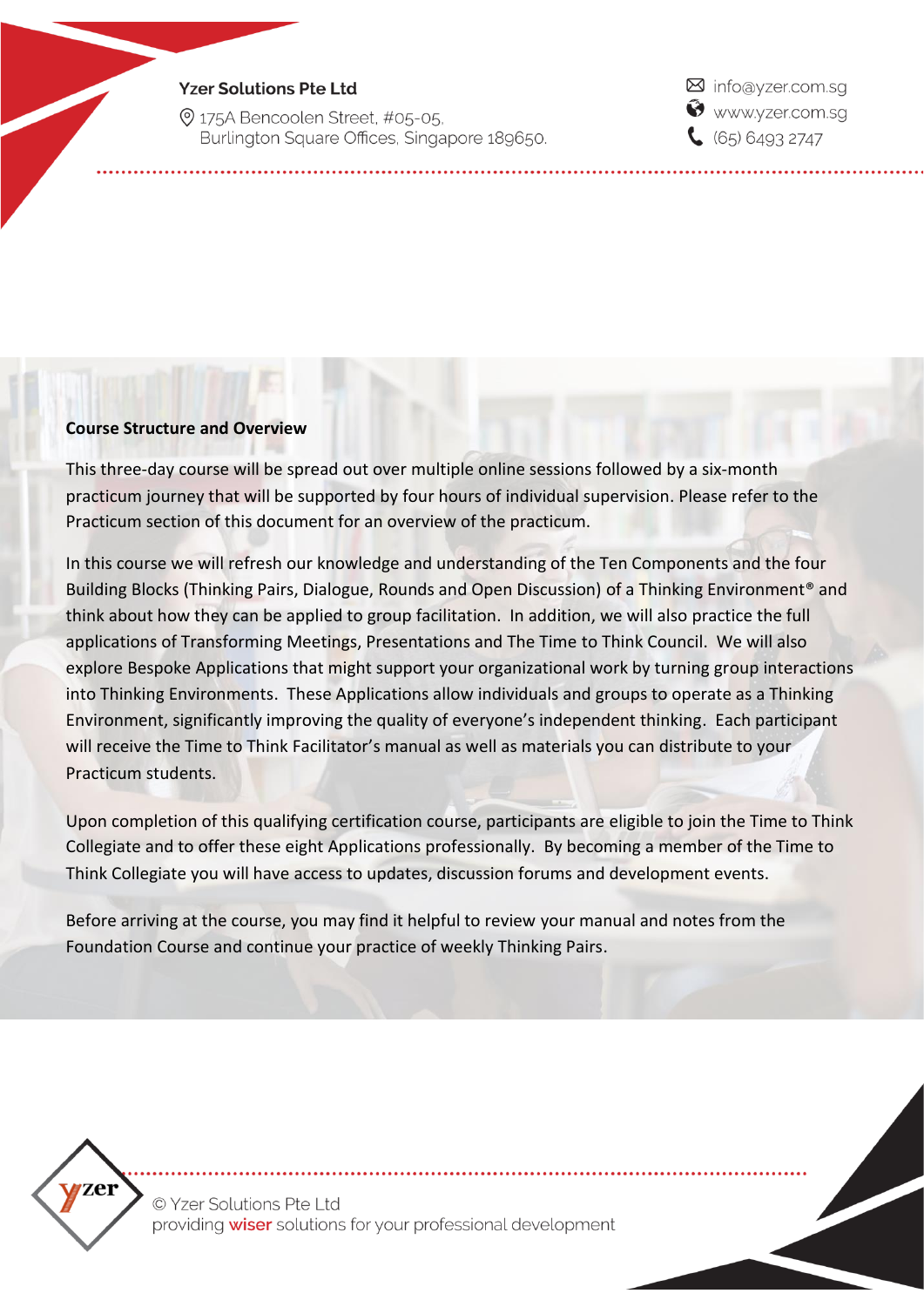2 175A Bencoolen Street, #05-05, Burlington Square Offices, Singapore 189650. ⊠ info@yzer.com.sg Www.yzer.com.sq  $65064932747$ 

## **FACILITATOR PRACTICUM**

Following the Facilitator Course, you will work with your course teacher (a Time to Think Consultant) to become qualified by Time to Think Ltd to present the eight Applications professionally. With support and supervision, you will complete the Practicum Work.

For the delivery of each application, secure groups of 4-8 people who are not familiar with the Thinking Environment. Your Facilitator Course teacher will provide the materials for your Practicum students. After delivery of each Application, you will record your learning as well as any questions that arose from your delivery for reference during your supervision.

### PRACTICUM OVERVIEW

| Item                     | Requirement                                                                                                                                                                                                                                                                          | Date(s)<br>completed | Reference<br>to<br>Reflection<br>of Learning |
|--------------------------|--------------------------------------------------------------------------------------------------------------------------------------------------------------------------------------------------------------------------------------------------------------------------------------|----------------------|----------------------------------------------|
| <b>Thinking Pairs</b>    | Practice in both the Thinker and the Thinking<br>Partner role (at least 10 minutes each way),<br>twice a week until you finish the Practicum,<br>and once a week thereafter to maintain your<br>certification. This will sustain development<br>of your understanding and expertise. |                      | <b>Not</b><br>applicable                     |
| Written Essay (or        | This explication should demonstrate your                                                                                                                                                                                                                                             |                      |                                              |
| Recorded/Delivered       | knowledge of the definitions and principles                                                                                                                                                                                                                                          |                      |                                              |
| Presentation) on the Ten | of each of the Ten Components. It should                                                                                                                                                                                                                                             |                      |                                              |
| Components of a Thinking | include stories from your experience for                                                                                                                                                                                                                                             |                      |                                              |
| Environment              | each of the component to illustrate the                                                                                                                                                                                                                                              |                      |                                              |
|                          | positive impact of each Component on                                                                                                                                                                                                                                                 |                      |                                              |
|                          | people's ability to think for themselves.                                                                                                                                                                                                                                            |                      |                                              |



© Yzer Solutions Pte Ltd providing wiser solutions for your professional development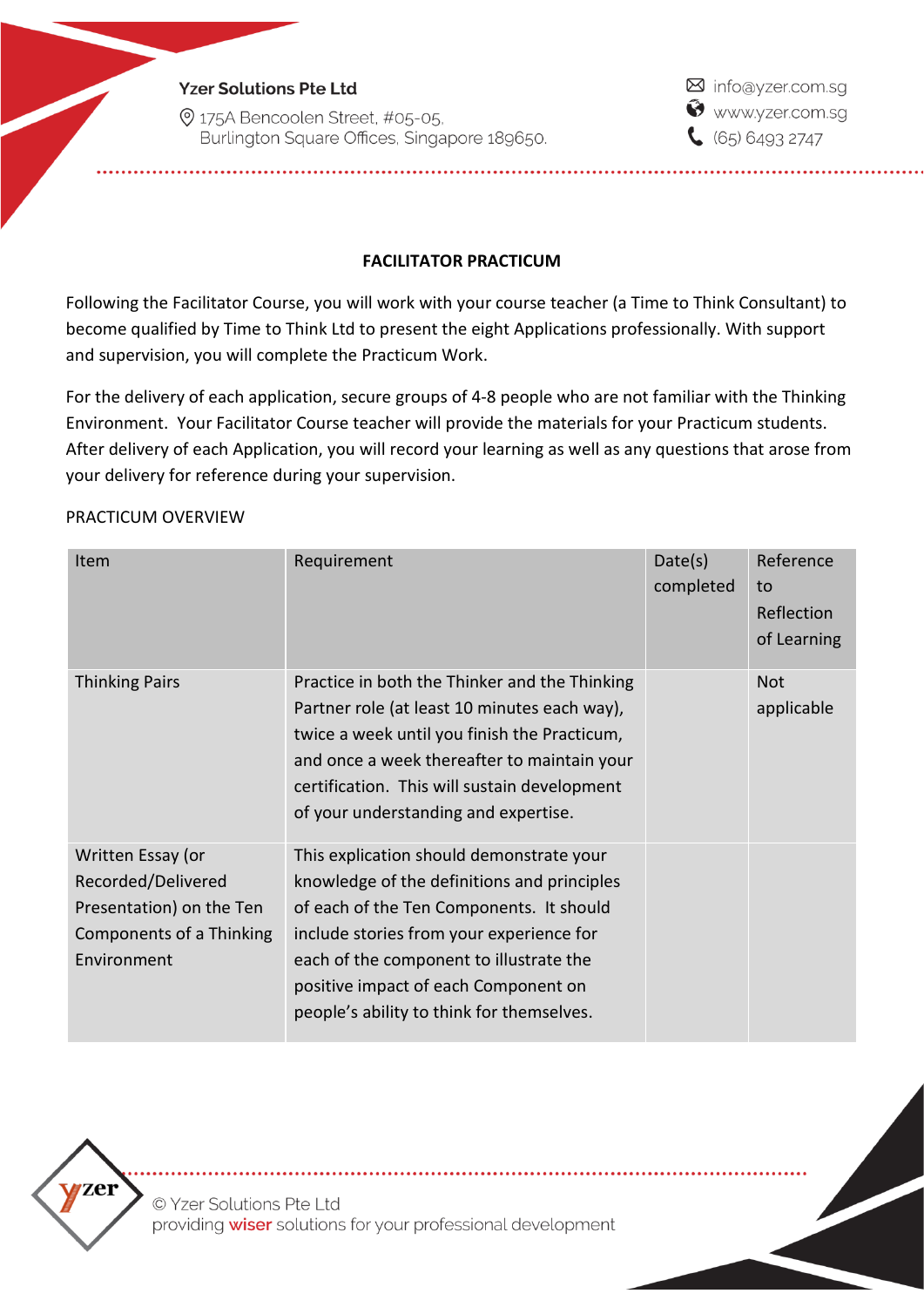9 175A Bencoolen Street, #05-05,<br>Burlington Square Offices, Singapore 189650.

M info@yzer.com.sg Www.yzer.com.sg  $65064932747$ 

| <b>Thinking Environment</b><br>Meeting                                                                                                                                   | Chair a meeting yourself this way                                                                                                                                                                                               |  |
|--------------------------------------------------------------------------------------------------------------------------------------------------------------------------|---------------------------------------------------------------------------------------------------------------------------------------------------------------------------------------------------------------------------------|--|
| Facilitation of a group in a<br><b>Thinking Environment</b>                                                                                                              | Design an event/session/workshop and<br>facilitate a group this way<br>Note: This will involve teaching enough of<br>the Thinking Environment to support your<br>facilitation of the group.                                     |  |
| Thinking Environment<br><b>Transforming Meetings</b><br>programme (one day<br>equivalent)<br>Inclusive of:                                                               | Teach two different groups to run their<br>meetings this way, coaching the chair and<br>group (but not running the meeting yourself)<br>Note: You may want to practice running a<br>Time to Think Council before this delivery. |  |
| 1. Ten Components<br><b>Four Building Block</b><br>2.<br>Applications<br>(Thinking Pairs,<br>Rounds, Dialogue,<br>Open Discussion)<br>The Time to Think<br>3.<br>Council |                                                                                                                                                                                                                                 |  |
| Presentation programme<br>(half day equivalent)                                                                                                                          | Teach this programme to one group,<br>preferably two. This can be added to the<br>Transforming Meetings programme and<br>delivered to the same group.                                                                           |  |



© Yzer Solutions Pte Ltd providing wiser solutions for your professional development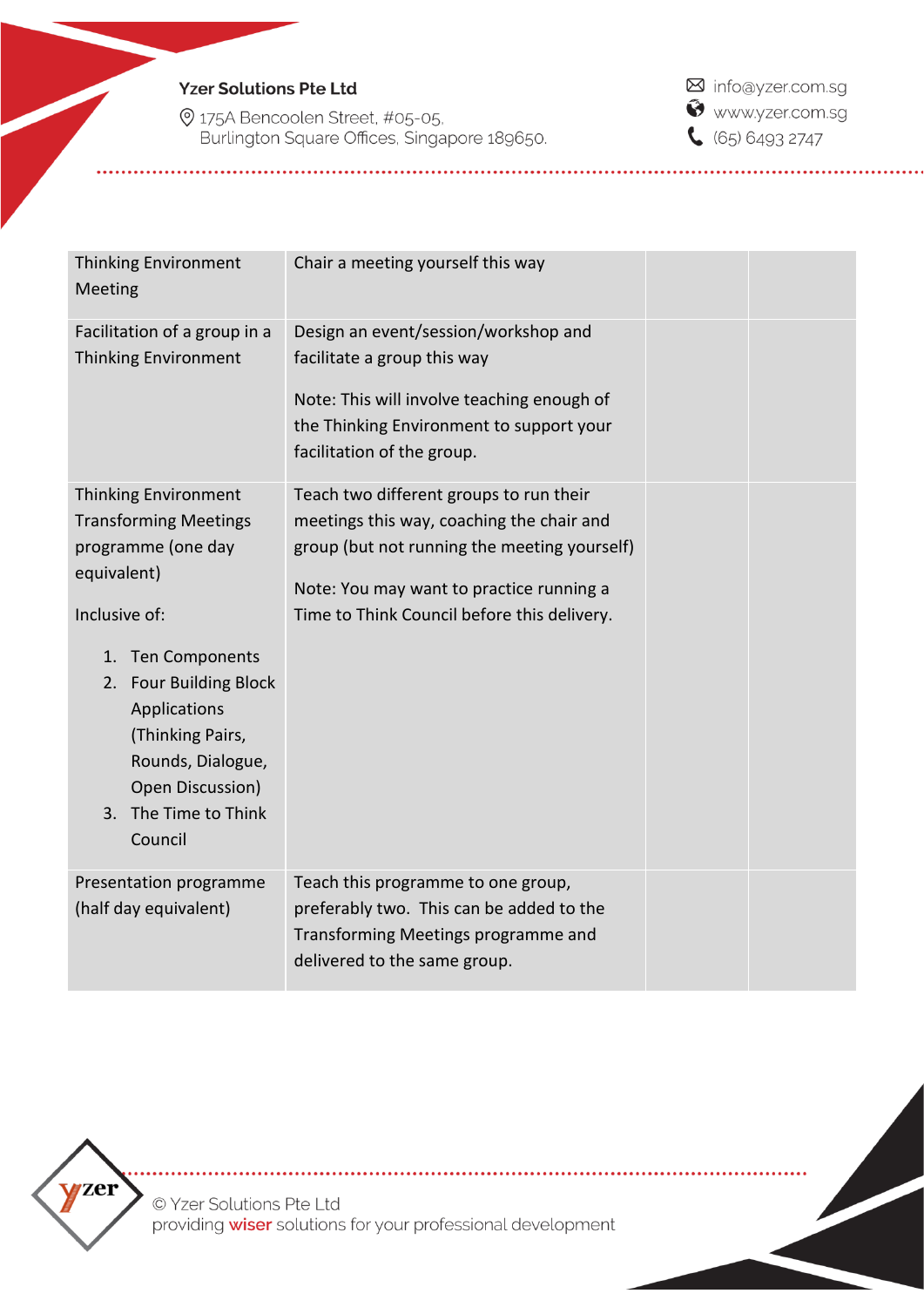2 175A Bencoolen Street, #05-05, Burlington Square Offices, Singapore 189650. M info@yzer.com.sg Www.yzer.com.sg  $65064932747$ 

### PRACTICUM NOTES TEMPLATE

You may want to structure your Practicum notes and prepare for your supervision conversations with these questions as a focus:

- 1. What was the Application?
- 2. Who was present?
- 3. What did I learn or re-learn from delivering this Application?
- 4. What questions arose for me or for others?
- 5. What do I feel most competent to do in delivering this Application?
- 6. What do I feel less than competent to do in delivering it?
- 7. In what ways was it easy for me to 'be' a Thinking Environment in this delivery?
- 8. What were the challenges for me in 'being' a Thinking Environment?
- 9. What more do I want to share about this delivery?